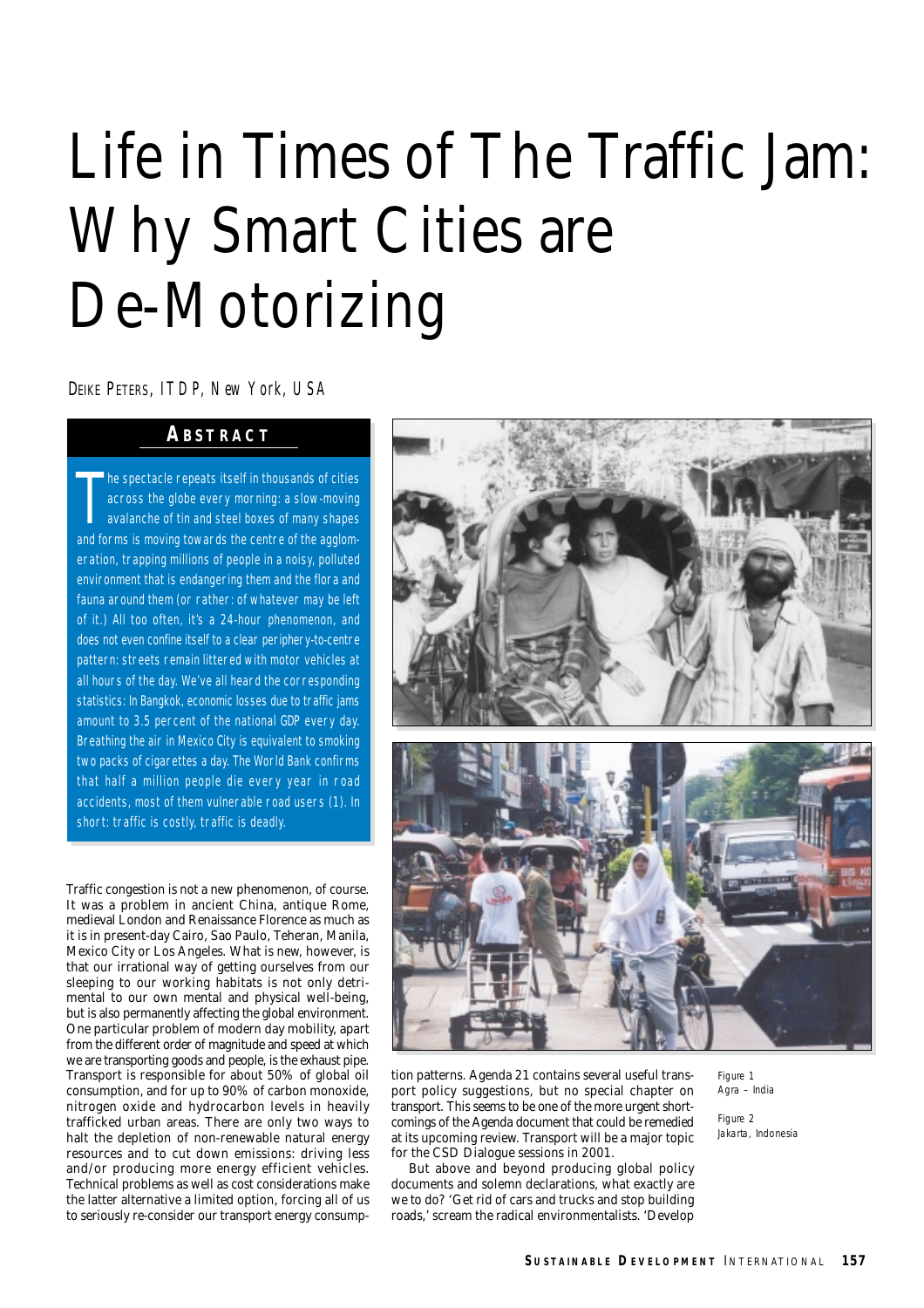*Figure 3 Kumasi Ghana, road network*



lower-emission vehicles and expand road capacity!' yells the industry lobby. In fact, what one might call the emerging new 'sustainable mobility consensus' takes elements from both sides. Even industry experts increasingly admit that efficient and attractive alternatives to individual motorized transport must be the priority issue. End-of pipe solutions do not present an easy way out, not only because they are usually too costly for poorer countries to implement. Even zero emission cars still require lots of energy to produce and operate. And even if the whole world suddenly switched to non-polluting, small vehicles: roads and parking spaces would continue to take up valuable urban space and still sever natural habitats and urban communities. And if the current Sports Utility Vehicle (SUV) craze in the US and Europe is any indication, then upwardly mobile, higher income folks will always opt for the bigger, more polluting vehicles as long as their real function is that of a social status symbol.

Efforts to constrain citizens' automobilistic habits are always highly sensitive, and often tantamount to political suicide. The authoritarian city-state of Singapore is perhaps the most notable exception, boasting high luxury taxes on cars, strict area licensing and a sophisticated electronic road-pricing scheme. Yet even in places where recourse to such drastic measures is not a political option, there are lots of things cities can do. Well-designed strategies combining disincentives to car use with a variety of non-motorized and mass transit solutions and long-term land-use planning will benefit any city, thus creating a healthier, cleaner and more efficient environment for all its inhabitants.

Not all cities are the same, of course, and there are no uniform answers. Also, Lagos does not have the same economic and technical resources at its disposal as Stockholm. But regardless of how rich, how poor, how hot, how rainy, how socially diverse or segregated a city is, putting thought and money into better transit and nonmotorized infrastructures will always help ease the onslaught of motorization. What is needed is not so much a technical as a mental revolution in the minds of planners, politicians and prominent thinkers, both in the North and the South. Luckily for the rapidly developing cities in the south, this also means that solutions do not have to be as costly and as dependent on high-tech Western imports as they are often made out to be.

So our pessimistic snapshot of the global morning rush hour does not have to be a chronicle of a death foretold. What seems like the beginning of an inevitable story with a tragic outcome could just as well have a happier ending. But it is really more a question of imagination, creativity and inventiveness than of high-tech gadgets and fancy engineering. All of us, and especially transport experts, urban planners, developers, politicians and civil servants need to abandon the mistaken notion that modernization is equal to motorization, and that moving up in the world is equal to moving around in a bigger vehicle. Upon closer inspection, these notions indeed reveal themselves as urban myths. It is true that globally, motorization growth rates tend to be closely associated with economic growth. It is also true that transport infrastructures, including roads, are a fundamental requirement for economic development, providing access to jobs, markets, goods, services and natural resources. But especially in dense urban environments, cars have long become handicap rather than a solution. That's why young professionals in Amsterdam or Copenhagen use bicycles more often than cars. That's why Wall Street stockbrokers take the subway or the express bus to work. And remember that Tony Blair works mostly at home at No.10 Downing Street, avoiding London's rush hour altogether. A quick glance at some of the most successful cities around the globe shows that most of them at some point radically changed their attitudes towards transportation and mobility. In the 21st century, smart cities exchange their policies of accommodating ever growing numbers of cars for innovative strategies that curb car use, strengthen public transport, and encourage people to walk or bike.

In **Western Europe,** Dutch cities like Amsterdam, Utrecht or Groningen are most frequently cited as positive examples for successful transport and land-use planning. In 1992, the Dutch Bicycle Master Plan made cycling an integral part of the national traffic system. In urban areas, up to a third of all trips are by bicycle. Traffic calming and pedestrian zones are ubiquitous throughout the country. In addition, a centralized and highly integrated public transport system provides a competitive alternative to car use, particularly in urban areas. This is further complemented by a national physical planning policy advocating 'Compact Cities' and 'Location Policies' that reduce the need to travel. Few other countries have gone as far as the Netherlands in limiting car dependency, but the world is increasingly taking note of the Dutch transport model.

In **Central Eastern Europe,** by contrast, motorization rates have skyrocketed in the last decade, with car ownership rates in Warsaw, Prague and Budapest now exceeding the European Union average. Yet people are paying a high price for their newly won automobility. The tram and trolley systems in the region used to be among the most affordable, most extensive and most userfriendly public transit options in the world. Now excessive car use is exacerbating the financial crises of the already struggling transit companies, most of whom are under-funded, mismanaged or both. It is a bitter irony that just as clever Western European and North American cities are rediscovering light rail as a major solution to urban transport problems (now wishing they had never abandoned their trams systems in the first place) Central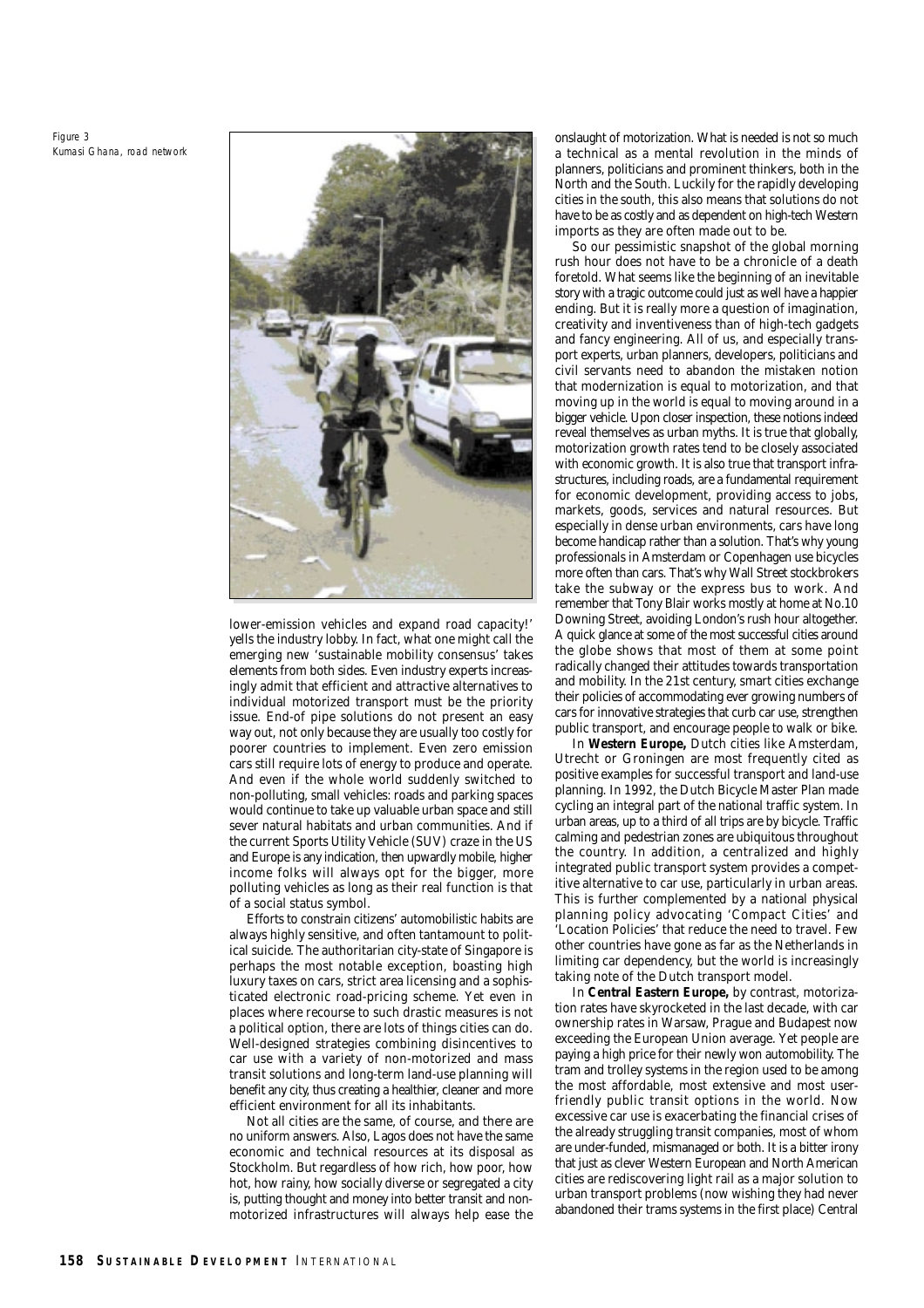*Figure 4 Load Carrying in Ghana*



European cities repeat their old mistakes: millions are spent on costly metro prestige projects while valuable dedicated surface tram tracks suffer neglect. Hundreds of miles of precious exclusive-way transit lanes were already abandoned and the space handed over to cars. With its clever Fast Tram idea – a concept that included a very cost-effective upgrading of existing tram track infrastructures – the Polish city of Krakow could have been a notable exception. Unfortunately, unfavourable political changes at the municipal level have recently put the innovative project in jeopardy.

Automobile dependency continues to be the most extreme in North America and Australia. Yet even Los Angeles, this epitome of a wasteful, low-density, sprawling, auto-dependent metropolis, recently completed several new light rail and metro lines. Marred by construction disasters, corruption scandals and planning mistakes, the actual systems put in place leave much to be desired, but their existence proves that even a culture as car-loving as Southern California is finally coming to terms with the fact that you simply cannot build your way out of the traffic collapse.

It is now empirically proven that new road capacity attracts new traffic (2). In practice, this means that new freeways are clogged the minute they are opened to the public. This is why even die-hard California motorists are willing to let go of their steering wheels in exchange for an early-morning and late afternoon lap-top session on the commuter train. This way, if they manage their time well, they can even leave the office an hour earlier than before. In addition to developing new mass transit systems, many US cities are now actively encouraging bicycle use (3). So the freedom of NOT owning a car and instead making a positive statement for health and environment is increasingly becoming an option even in the US.

Bus transport is still the predominant mode of transport in **South and Central American** cities, although they, too, have experienced strong growth in individual motorization. To take but one example, almost three quarters of the population in Bogotá, Columbia uses buses, while less than one fifth use private cars. To ease congestion and air pollution, the Bogotá city government

is presently pursuing several very innovative transport projects, including the implementation of a bicycle master plan and an adaptation of the famous Curitiba, Brazil express bus scheme. Called the TransMilenio, the latter project, which requires an investment of \$117 million in its first phase, will build over 40 kilometers of new high-capacity bus lanes on which a new fleet of 470 buses will be able to transport as many as 660 000 passengers per day (4). A new bicycle masterplan is to further diversify the transport options of the Bogoteños. Other Latin American cities are considering similar schemes.



*Figure 5 Tamale Ghana*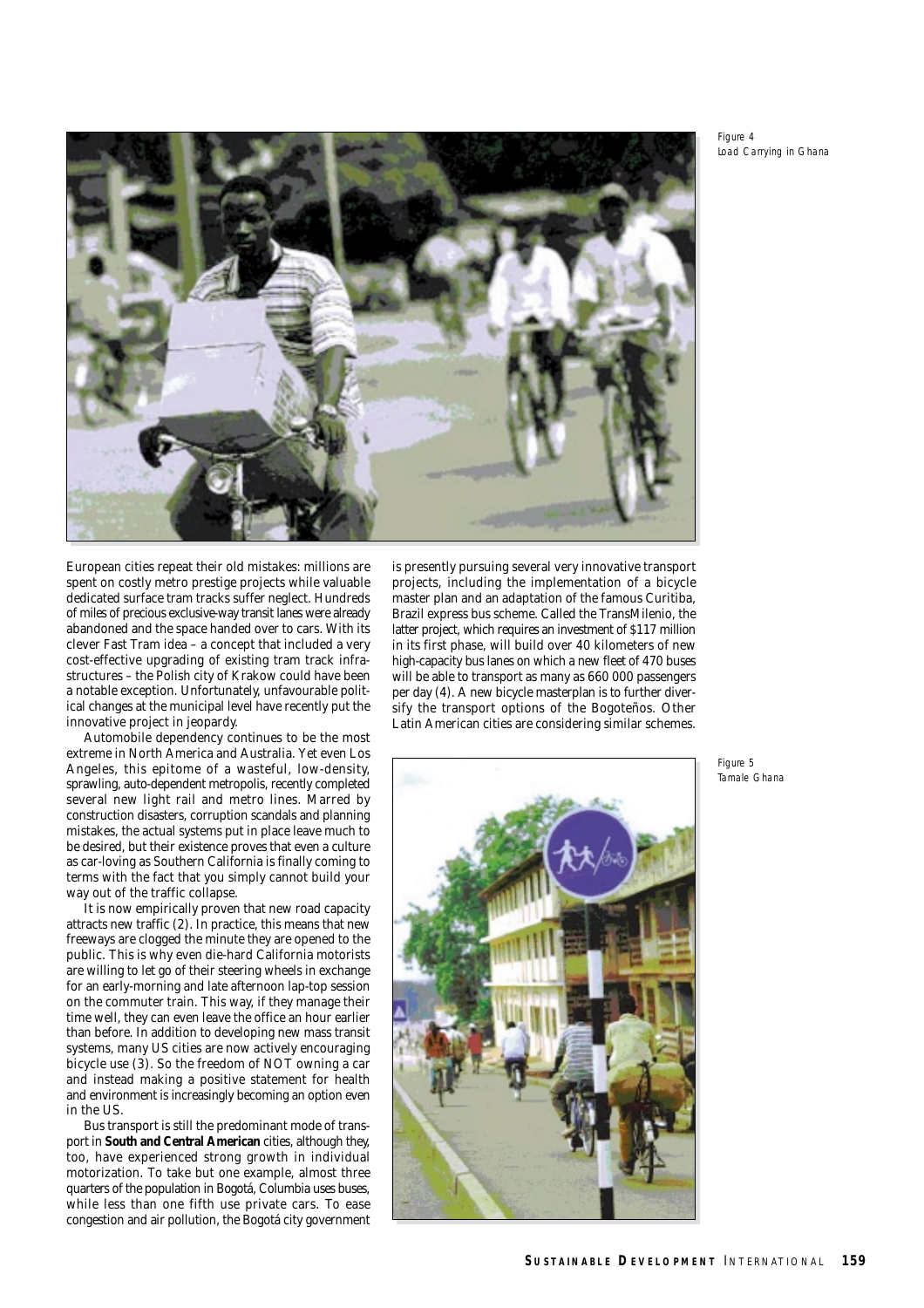Quito, Ecuador already put its own electric trolley bus system into operation, complete with pre-boarding electronic ticket collection and automatic loading ramps that greatly reduced travel time. The initial investment for the initial 11 kilometers was a modest \$57 million (5). The Brazilian megacities of Sao Paulo and Rio de Janeiro, apart from developing their bus and metro systems, have also recently developed bicycle infrastructures. Lima, Peru has had a special Pilot Program for Non-Motorized Transport since the early 1990s. Given existing dangerous traffic conditions, widespread cycling only stands a chance if protective infrastructures are built. Once these are in place, ridership can grow quickly.

In **Asian** cities, the extremely high population densities ensure traffic standstills at much lower levels of motorization than in other parts of the world. Bicycles and cycle rickshaws are still very prominent. Unfortunately many cities now increasingly ban them from key sections of the urban road network, thus creating considerable access problems for the lower-income citizens dependent on non-motorized modes. Stemming good common sense against this troubling common tide, the Southern Indian city of Pune decided to instead provide separated paths for pedestrians and bicyclists alongside major arterials and at dangerous crossings. Simple adaptations or additions to existing lanes created over 40 miles of cycle track that presented substantial time savings and safety improvements to all network users (6). Meanwhile, efforts are currently underway in Delhi to modernize the traditional Indian cycle rickshaw. Targeted design improvements will make it more efficient to ride without substantially increasing its cost (7).

It is important to remember that dependence on particular modes of transport often has a strong gender dimension as well. One third of all women in Dhakka, Bangladesh are dependent on rickshaw taxis, for example. Their dependence is exacerbated by the cultural practice of purdah requiring the social segregation of men and women in public. This makes it highly unacceptable for

women to use crowded public transport. Dhakka has done some very minor experimentation with women-only bus services, but at present this is not a workable alternative to rickshaws for women.

Similar to South Asia, motorization in **Africa** has most prominently manifested itself in a two-wheeled form. Motorcycles are obviously much more affordable than cars, and also more flexible in crowded traffic. Nevertheless, the vast majority of Africans do not have access to any form of motorized transport, be it cars or motorcycles. Low-income people typically walk for many miles every day because they cannot even afford public transport fares. In this difficult context, access to a bicycle can truly transform people's lives, saving valuable time and transit costs. Unfortunately, bicycles are strongly stigmatized as 'poor man's vehicles' in much of Africa, especially in cities. This strong image and gender bias against this most energy efficient of all transport modes discourages many potential cyclists. Nevertheless recent success stories about NGO projects putting women on bikes in Mozambique, South Africa and Tunisia show that these biases can be overcome if approached in an appropriate, culturally conscious way (8).

Although often favoured by high-level decision makers, technological fixes will not get us out of the global transport mess. A general moratorium on cars and road building is of course an equally unsatisfying solution, if only because the vast majority of the world's population does not have access to cars, and often not even to other motorized vehicles. Dimensions of access, poverty and sustainable development have always been intricately linked. Curitiba-style buses, Fast Trams, and bikeways are but a few ways to untie the Gordian knot of sustainable mobility. But it is certainly ironic that even in the hypermodern cities of the 21st century, simple pedal power typically remains among your fastest transport options. Incidentally, biking is also affordable, improves your health, keeps your air clean, and your community intact. So cycles are the best zero emission vehicles to take you towards global sustainability.

(1) You can find this statistic, along with many other interesting World Bank transport policy statements, in:

**REFERENCES** 

#### *Figure 6 Village Bicycle Project Tsibu*

#### 'Sustainable Transport: Priorities for Policy Reform,' published by the World Bank in 1996. (2) Of course, there are both supporters and dissenters of this view. For the particular case of California, one of the most important recent studies of 'induced' traffic is Mark Hanson's and Yuanlin Huang's 'Road Supply and Traffic in California Urban Areas,' published in Transportation Research, vol. 31A, No. 3, 1997, pp. 205-18. Probably the most authoritative study on the subject internationally is a 1994 UK government-sponsored study by the British Standing Advisory Committee on Trunk Road Assessment (SACTRA). The name of the study is 'Trunk Roads and the Generation of Traffic,' published in London by HMSO (Her Majesty's Stationary Office). SACTRA criticized that the economic benefits of road schemes were overestimated since they failed to take into account new costs derived from induced traffic. And according to SACTRA, new roads most often induced additional traffic where network were operating close to capacity, where people quickly respond to reduced travel times and where trips were suppressed by congestion. For an easily accessible online resource, see the report 'Generated Traffic;